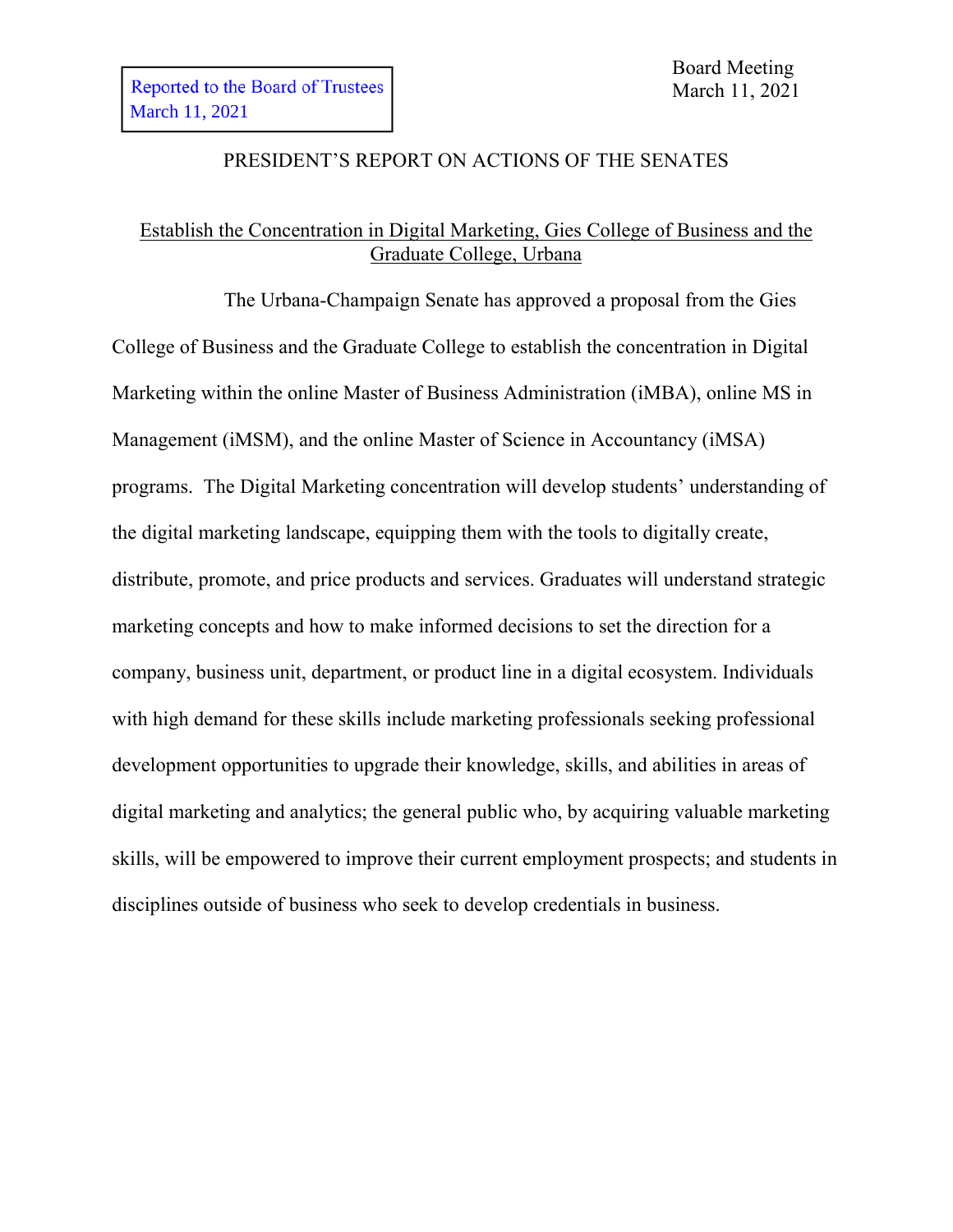#### Establish the Concentration in Global Challenges in Business, Gies College of Business and the Graduate College, Urbana

The Urbana-Champaign Senate has approved a proposal from the Gies College of Business and the Graduate College to establish the concentration in Global Challenges in Business within the online Master of Business Administration (iMBA), online MS in Management (iMSM), and the online Master of Science in Accountancy (iMSA) programs. The Global Challenges in Business concentration prepares students for the global challenges faced by  $21<sup>st</sup>$  century businesses. The curriculum will help students understand how businesses function in the global marketplace, consider ethical decisions to run responsible business in the global marketplace, understand the role of business in addressing global challenges such as poverty and the environment, and understand how businesses can pursue opportunities and confront challenges in the complex global marketplace. Individuals with high demand for these skills include business professionals who seek professional development opportunities to upgrade their knowledge, skills, and abilities in global business; individuals who, by acquiring valuable business knowledge, will be empowered to improve their current employment prospects; students in disciplines outside of business who seek to develop credential in business; and those pursuing an understanding of how businesses operate in a global environment.

### Establish the Concentration in Entrepreneurship and Strategic Innovation, Gies College of Business and the Graduate College, Urbana

The Urbana-Champaign Senate has approved a proposal from the Gies College of Business and the Graduate College to establish the concentration in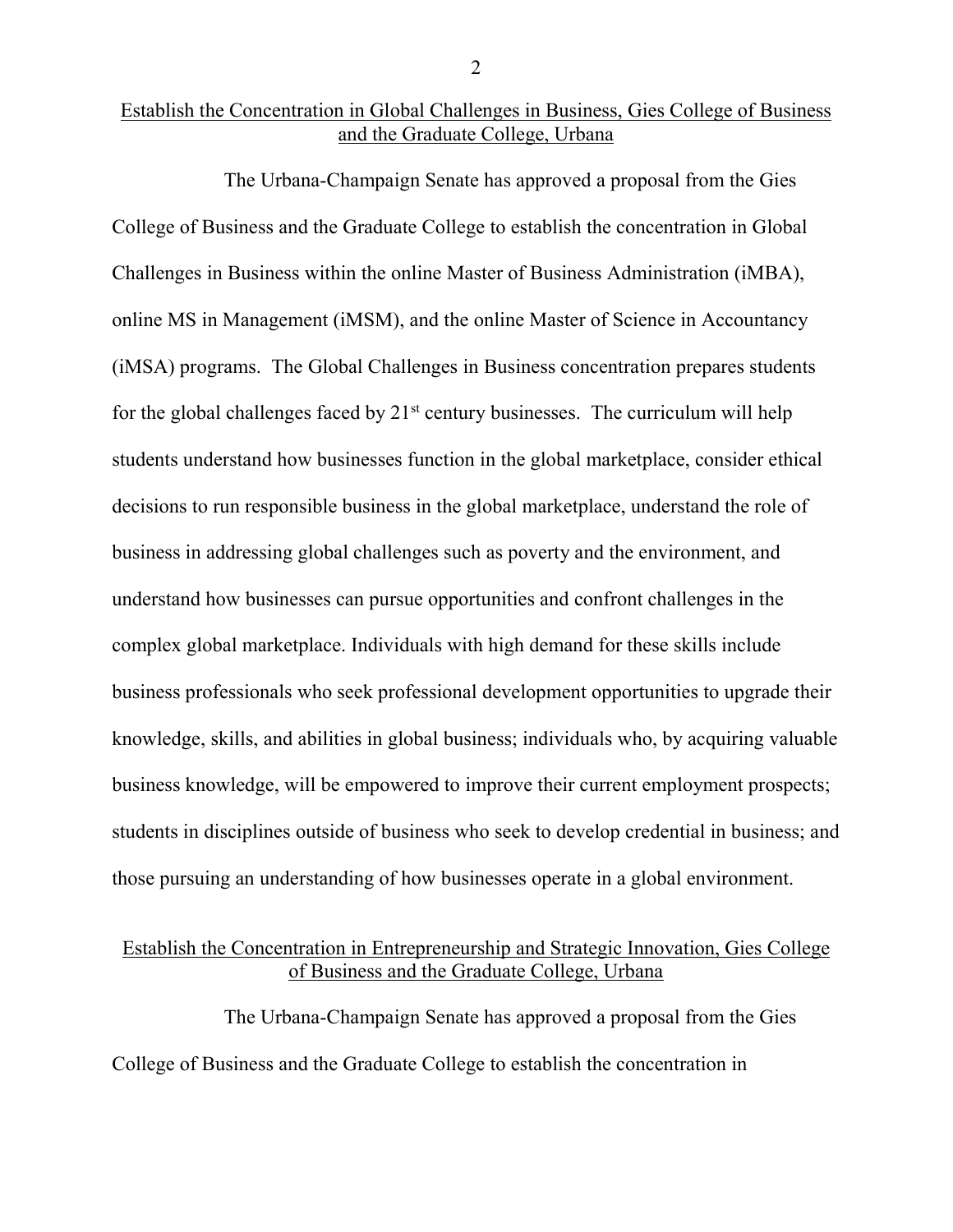Entrepreneurship and Strategic Innovation within the online Master of Business Administration (iMBA), online MS in Management (iMSM), and the online Master of Science in Accountancy (iMSA) programs. The Entrepreneurship and Strategic Innovation concentration's curriculum will develop graduate students' entrepreneurial mindset, their understanding of how to manage and innovate in uncertainty and how to think creatively, and their ability to assess the feasibility of a new venture and the diversity of challenges involved. This concentration will be of value to both aspiring and practicing entrepreneurs as well as employees in established firms who are interested in becoming innovative leaders in an interconnected world.

# Establish the Concentration in Autonomy and Robotics, Grainger College of Engineering and the Graduate College, Urbana

The Urbana-Champaign Senate has approved a proposal from the Grainger College of Engineering and the Graduate College to establish the concentration in Autonomy and Robotics within the Master of Engineering in Engineering program. The Autonomy and Robotics concentration aims to provide students with solid foundational and operational knowledge in the integration of principles of autonomy and robotics across a wide variety of enterprises, including the aerospace, automotive, medical, construction, and entertainment industries. Engineering analysis and design of current and future autonomous systems requires a broad range of skills and knowledge that do not entirely fit into any one traditional engineering or computer science department. Students in this interdisciplinary program will learn about the complexities of software systems needed to run autonomous systems; the mathematics, control, and information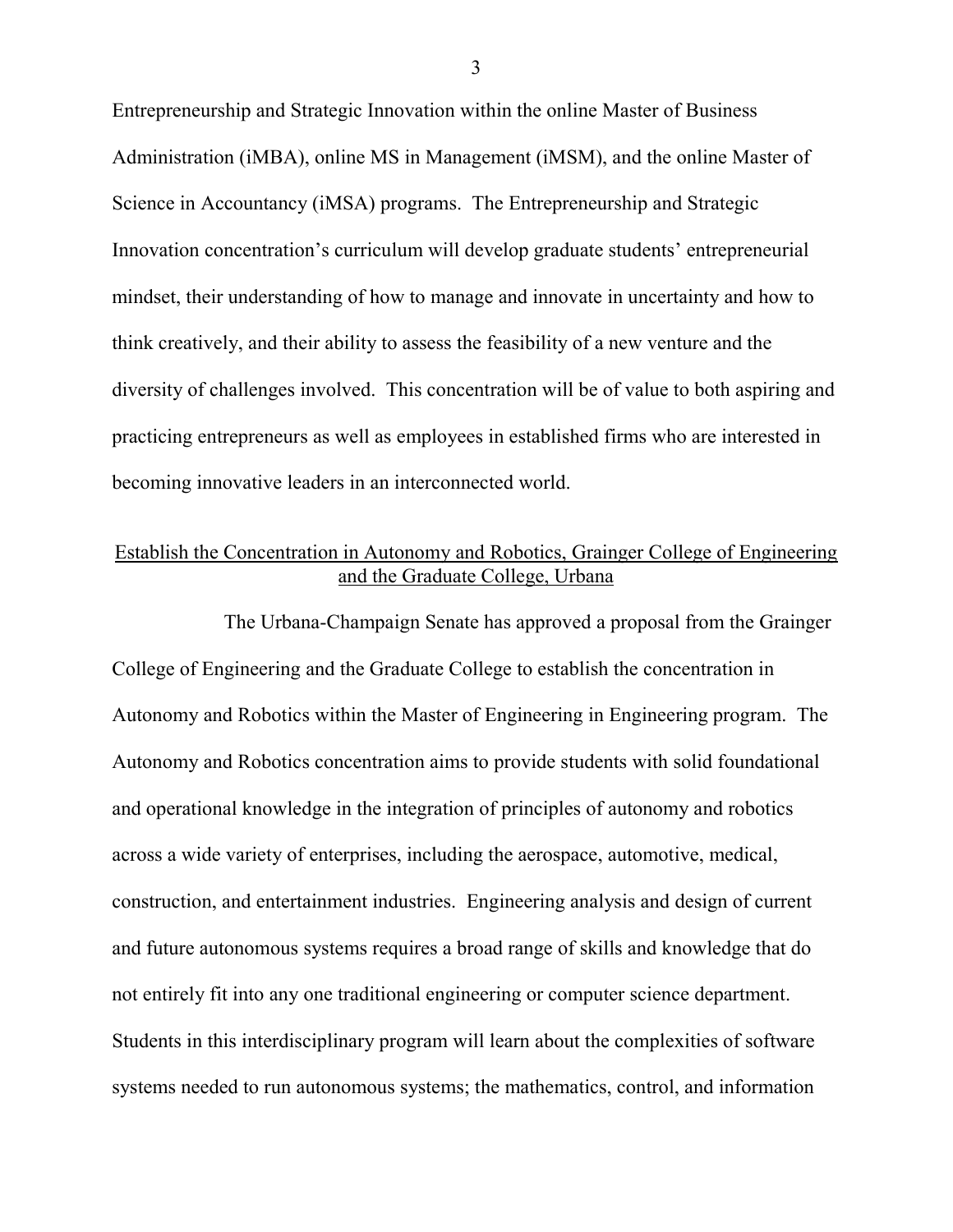theory behind algorithm design; the physics needed to model robots and mobile vehicles; and the technologies for making and modifying physical prototypes. Students will have the opportunity to specialize further, concentrating their knowledge in one or more of these areas to which all will be introduced and exposed. This combination of breadth and depth will equip graduates to contribute immediately to a specific area once employed and will also put them in a unique position to pivot and learn other areas as required.

# Eliminate the Physics Teaching Concentration in the Bachelor of Science in Liberal Arts and Sciences in Physics, College of Liberal Arts and Sciences, Urbana

The Urbana-Champaign Senate has approved a proposal from the College of Liberal Arts and Sciences to eliminate via phasedown the concentration in Physics Teaching in the Bachelor of Science in Liberal Arts and Sciences in Physics. As outlined in companion action items, this is part of a larger restructuring of undergraduate physics education at the university into a single degree program, a BS in Physics in the Grainger College of Engineering. This concentration has recently had low enrollment (currently two students). These students will be able to complete their degree program. Prospective students will be directed to the BS in what is currently Engineering Physics (action item proposal to rename as the BS in Physics) in the Grainger College of Engineering, where the option to pursue a Secondary Education minor already exists and will continue to exist.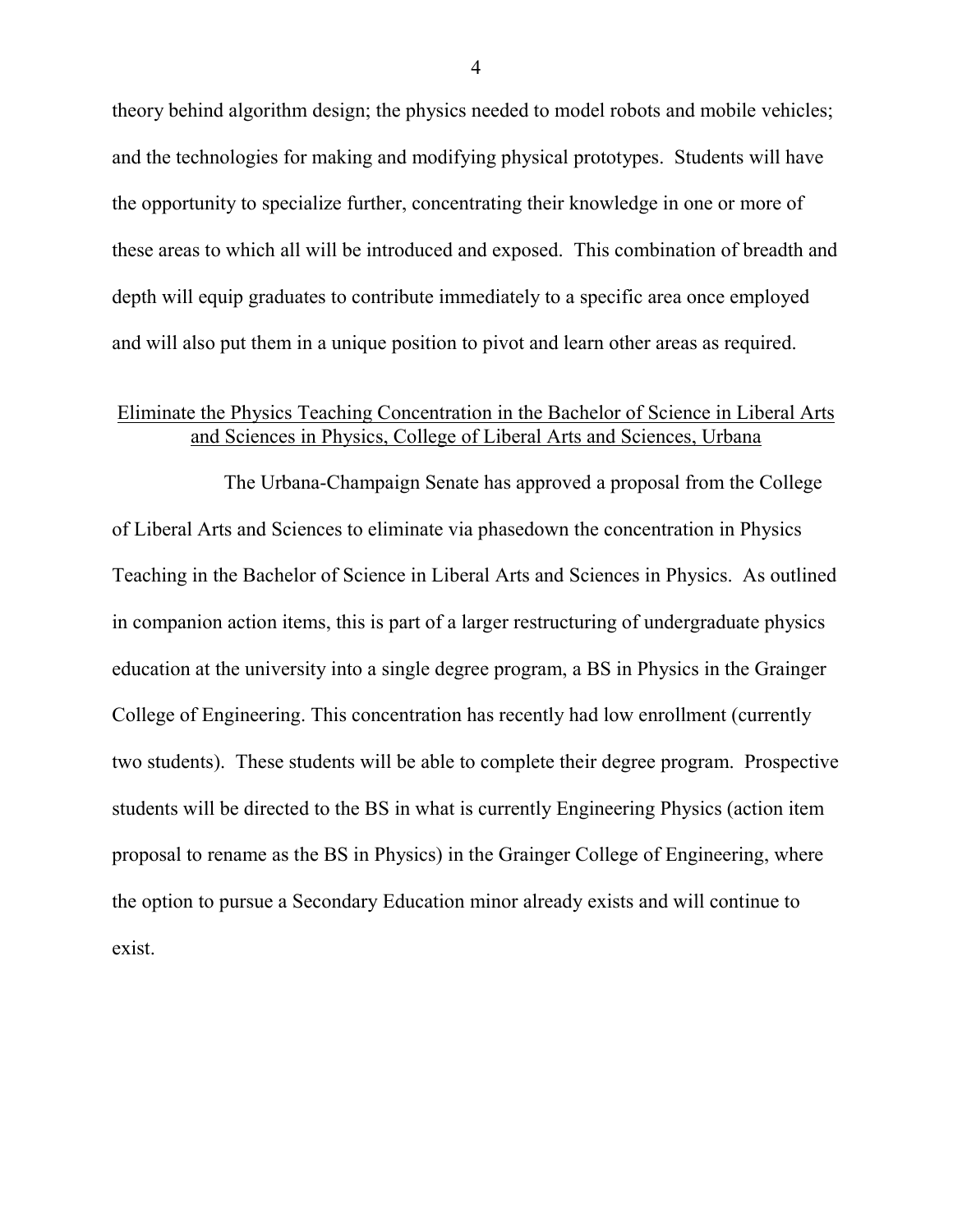#### Establish the Concentration in Human Resource Management in the Master of Business Administration, College of Business Administration, Chicago

The Chicago Senate with the recommendation of the College of Business Administration, has approved the establishment of the Concentration in Human Resource Management in the Master of Business Administration.

The newly established Bachelor of Science in Human Resource Management (Fall 2019) is the only undergraduate business degree that does not have a corresponding concentration within the Master of Business Administration. The concentration will be 12 credit hours, with two required courses and one selective (with four course options). The required courses include an existing course, MGMT 553: Human Resource Management, and a new course, MGMT 555: Talent Management, which addresses performance management, training and development, staffing, and HR analytics.

### Establish the Minor in Human Resource Management, College of Business Administration, Chicago

The Chicago Senate with the recommendation of the College of Business Administration, has approved the establishment of the Minor in Human Resource Management.

The minor will be open to undergraduate students in the College of Business Administration (CBA) and other UIC colleges; however, CBA students majoring in Management or Human Resource Management are not permitted to enroll in the minor. The minor consists of 12 credit hours, with three required courses covering: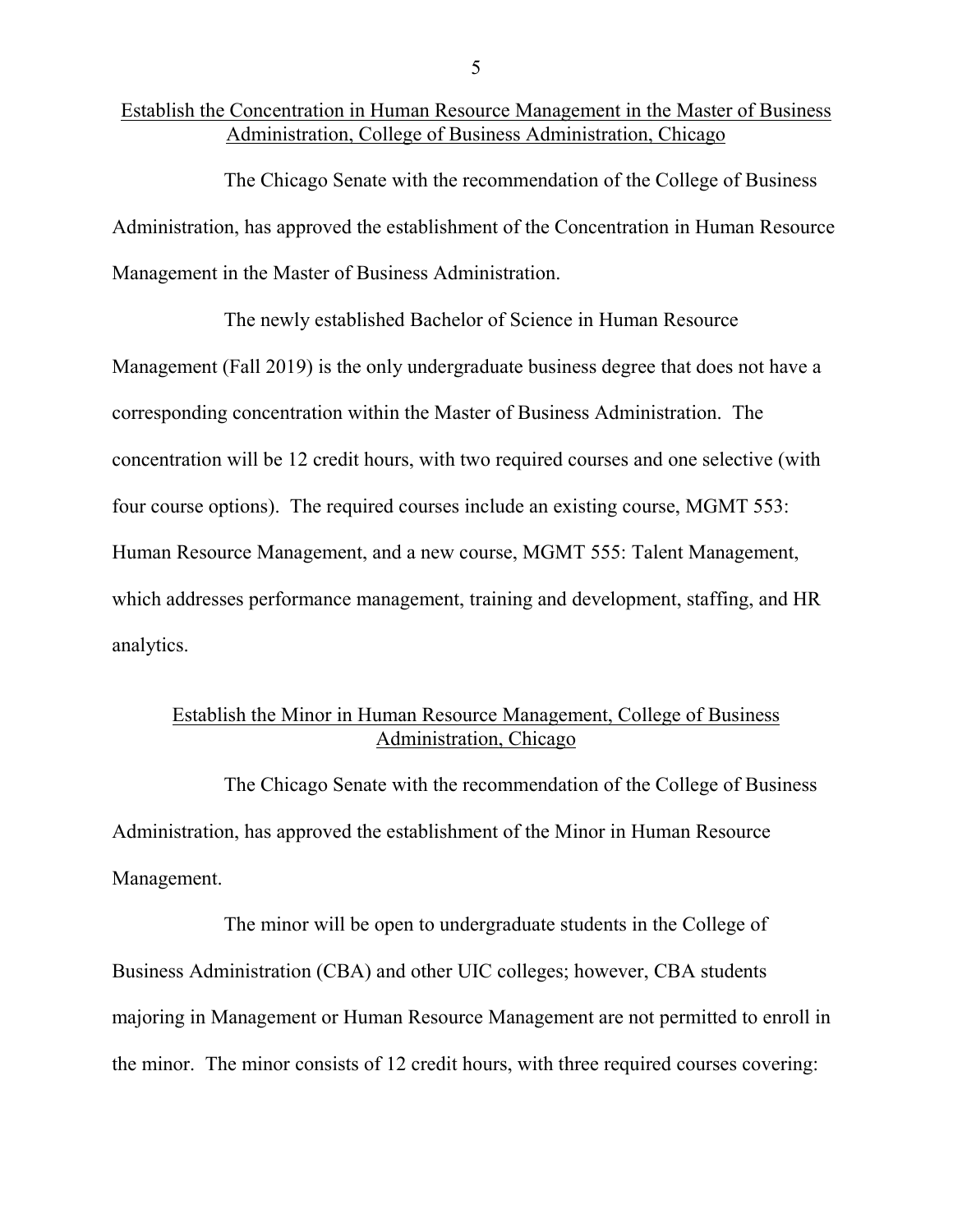(1) organizational structure, culture, and leadership; (2) activities involved with attracting, retaining, compensating, and motivating employees; and (3) management of human resources in a global economy. Students also take an elective in either recruitment and selection, compensation and benefits, or training and development.

#### Establish the Minor in Real Estate, College of Business Administration, Chicago

The Chicago Senate with the recommendation of the College of Business Administration, has approved the establishment of the Minor in Real Estate.

The minor will provide students with thorough training in real estate and will increase their competitiveness in the job market. The minor consists of 12 credit hours, including one required course and three selectives. The core course for the minor, RES 250: Principles of Real Estate, addresses the other main areas of the business curriculum – accounting, finance, management, marketing, and information and decision sciences – as these relate to real estate. The minor will be open to undergraduate students in the College of Business Administration (CBA) and other UIC colleges; however, non-CBA students will need to complete two prerequisite courses in microeconomics and finance.

### Establish the Joint Bachelor of Arts in Public Policy/Master of Public Policy, College of Urban Planning and Public Affairs and the Graduate College, Chicago

The Chicago Senate with the recommendation of the College of Urban Planning and Public Affairs and the Graduate College, has approved the establishment of the Joint Bachelor of Arts in Public Policy/Master of Public Policy.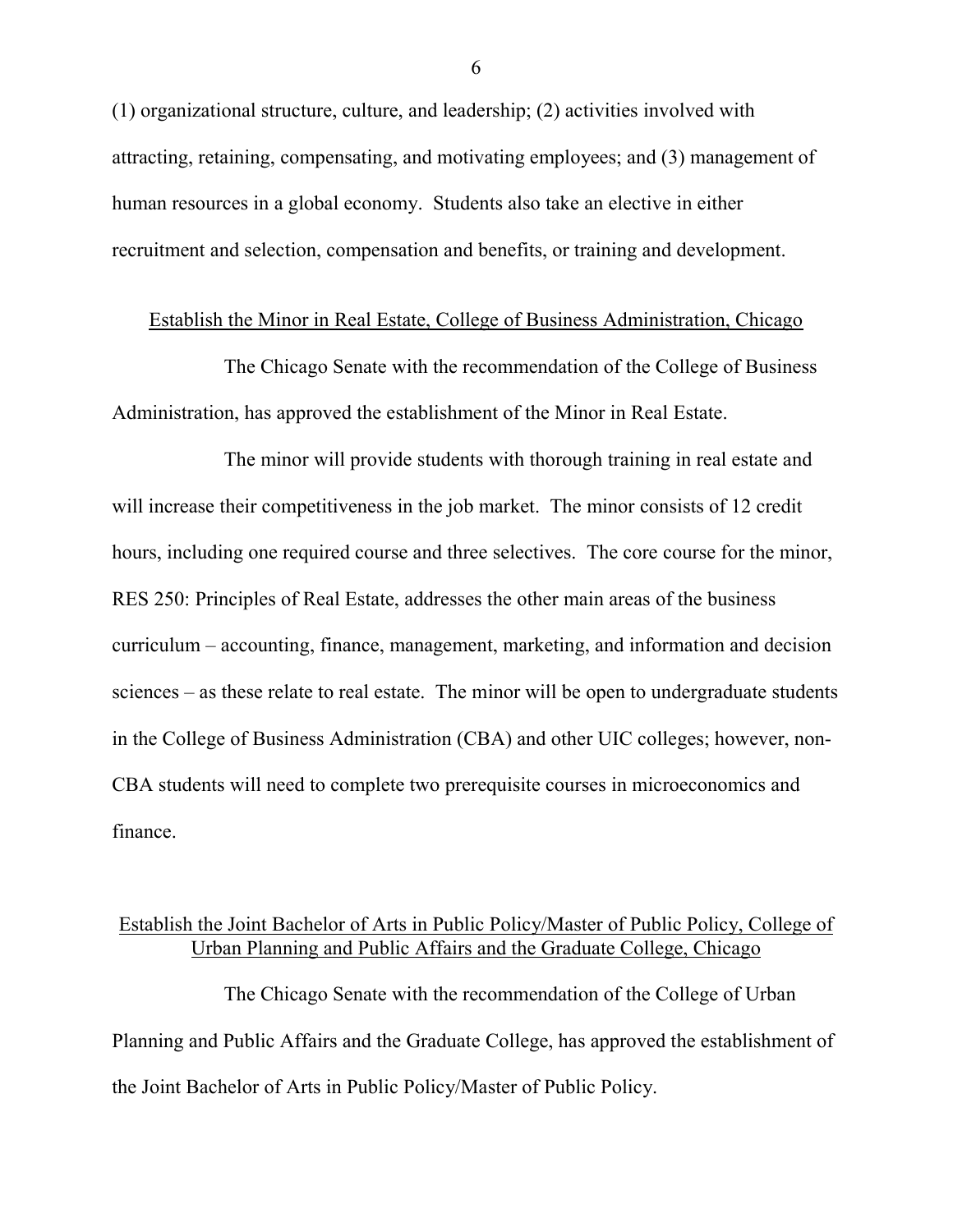This joint degree program is one of six being added to the existing two joint degree programs in the College of Urban Planning and Public Affairs. The joint degree programs create pipelines for UIC undergraduates to pursue graduate degrees and successful careers. Students apply to the joint degree program in their senior year. To be eligible, they are required to have a minimum cumulative grade point average of 3.40 upon application and throughout the remainder of their senior year. Students complete the requirements of both degrees, with 9 shared credit hours of 400-level coursework applied to each degree (i.e., 111 credit hours of undergraduate coursework; nine credit hours of shared coursework; 45 credit hours of graduate coursework). The undergraduate degree will be certified upon completion of the bachelor's degree requirements; the Graduate College would then certify the graduate degree upon completion of graduate program requirements.

### Establish the Joint Bachelor of Arts in Public Policy/Master of Urban Planning and Policy, College of Urban Planning and Public Affairs and the Graduate College, Chicago

The Chicago Senate with the recommendation of the College of Urban Planning and Public Affairs and the Graduate College, has approved the establishment of the Joint Bachelor of Arts in Public Policy/Master of Urban Planning and Policy.

This joint degree program is one of six being added to the existing two joint degree programs in the College of Urban Planning and Public Affairs. The joint degree programs create pipelines for UIC undergraduates to pursue graduate degrees and successful careers. Students apply to the joint degree program in their senior year. To be eligible, they are required to have a minimum cumulative grade point average of 3.40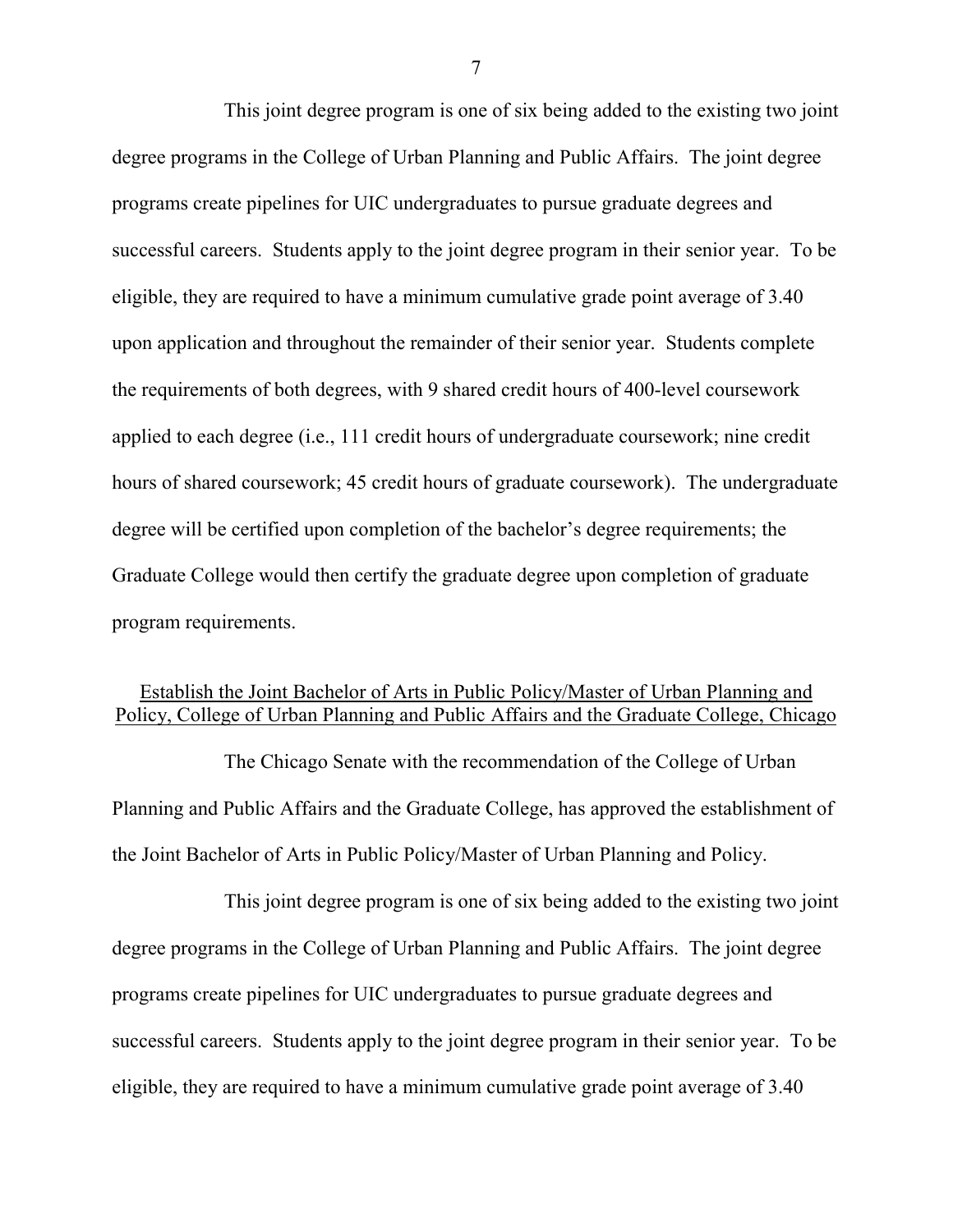upon application and throughout the remainder of their senior year. Students complete the requirements of both degrees, with nine shared credit hours of 400-level coursework applied to each degree (i.e., 111 credit hours of undergraduate coursework; nine credit hours of shared coursework; 51 credit hours of graduate coursework). The undergraduate degree will be certified upon completion of the bachelor's degree requirements; the Graduate College would then certify the graduate degree upon completion of graduate program requirements.

### Establish the Joint Bachelor of Arts in Public Policy/Master of Science in Civic Analytics, College of Urban Planning and Public Affairs and the Graduate College, Chicago

The Chicago Senate with the recommendation of the College of Urban Planning and Public Affairs and the Graduate College, has approved the establishment of the Joint Bachelor of Arts in Public Policy/Master of Science in Civic Analytics.

This joint degree program is one of six being added to the existing two joint degree programs in the College of Urban Planning and Public Affairs. The joint degree programs create pipelines for UIC undergraduates to pursue graduate degrees and successful careers. Students apply to the joint degree program in their senior year. To be eligible, they are required to have a minimum cumulative grade point average of 3.40 upon application and throughout the remainder of their senior year. Students complete the requirements of both degrees, with nine shared credit hours of 400-level coursework applied to each degree (i.e., 111 credit hours of undergraduate coursework; nine credit hours of shared coursework; 46 credit hours of graduate coursework). The undergraduate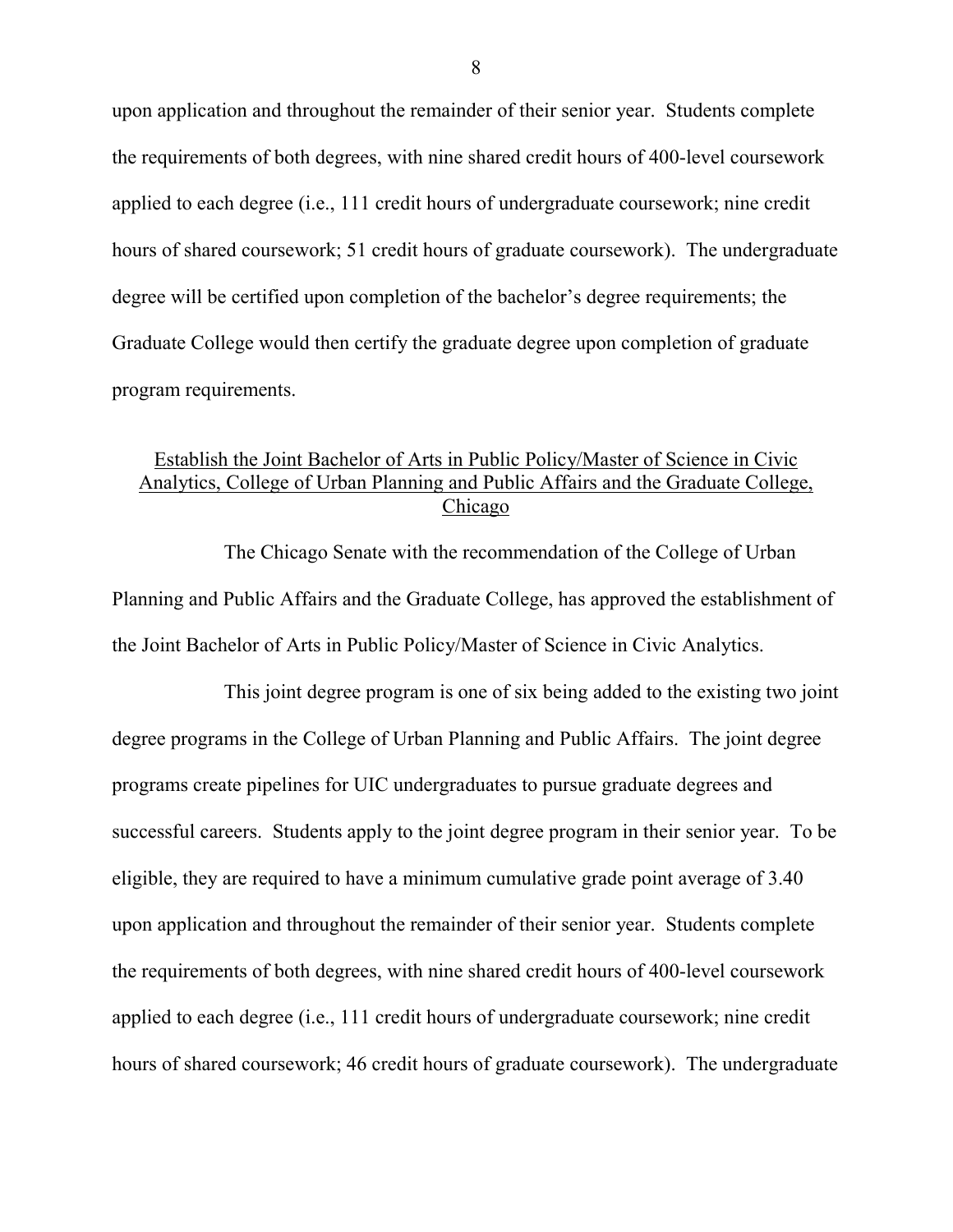degree will be certified upon completion of the bachelor's degree requirements; the Graduate College would then certify the graduate degree upon completion of graduate program requirements.

## Establish the Joint Bachelor of Arts in Urban Studies/Master of Public Administration, College of Urban Planning and Public Affairs and the Graduate College, Chicago

The Chicago Senate with the recommendation of the College of Urban Planning and Public Affairs and the Graduate College, has approved the establishment of the Joint Bachelor of Arts in Urban Studies/Master of Public Administration.

This joint degree program is one of six being added to the existing two joint degree programs in the College of Urban Planning and Public Affairs. The joint degree programs create pipelines for UIC undergraduates to pursue graduate degrees and successful careers. Students apply to the joint degree program in their senior year. To be eligible, they are required to have a minimum cumulative grade point average of 3.40 upon application and throughout the remainder of their senior year. Students complete the requirements of both degrees, with nine shared credit hours of 400-level coursework applied to each degree (i.e., 111 credit hours of undergraduate coursework; nine credit hours of shared coursework; 45 credit hours of graduate coursework). The undergraduate degree will be certified upon completion of the bachelor's degree requirements; the Graduate College would then certify the graduate degree upon completion of graduate program requirements.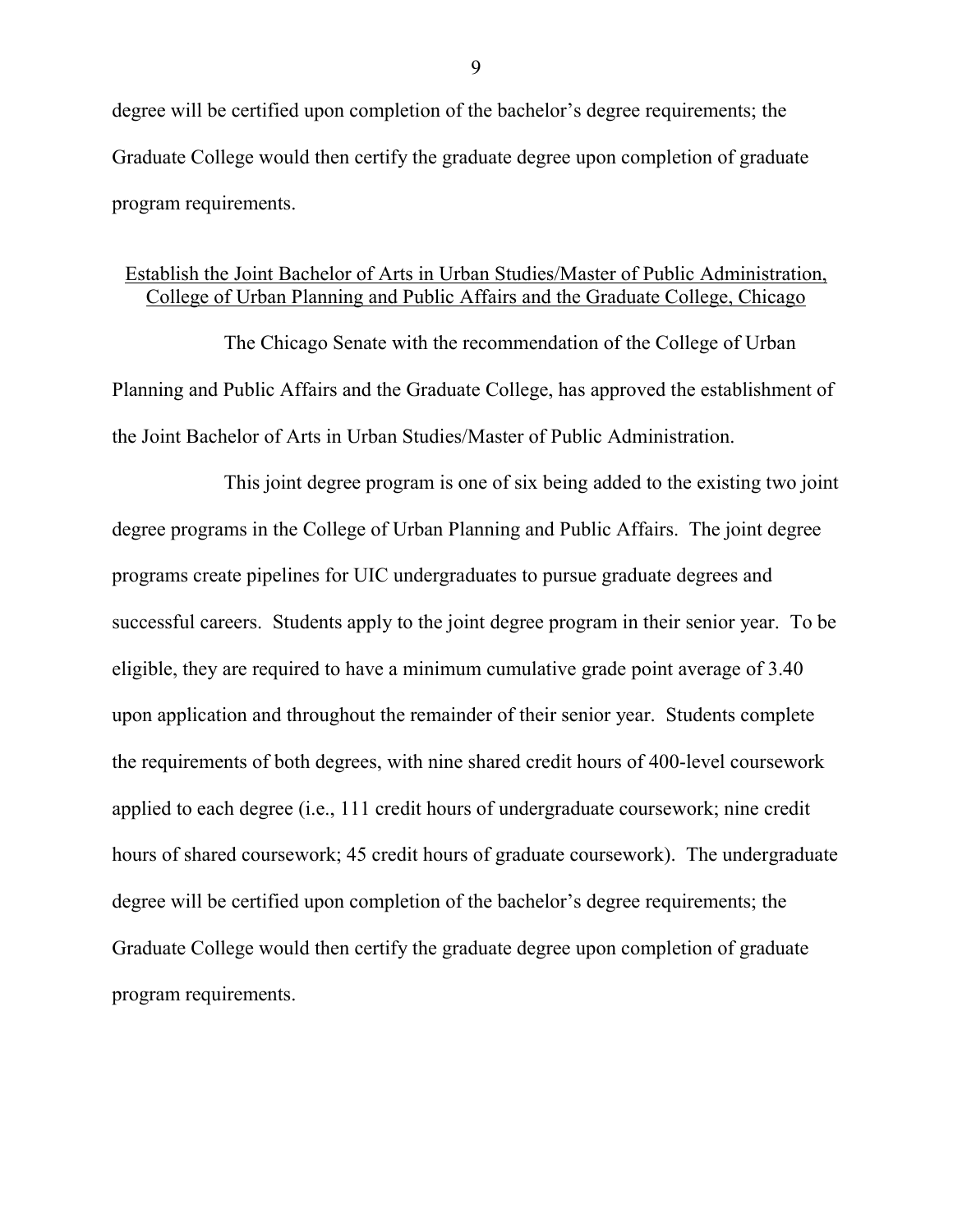### Establish the Joint Bachelor of Arts in Urban Studies/Master of Public Policy, College of Urban Planning and Public Affairs and the Graduate College, Chicago

The Chicago Senate with the recommendation of the College of Urban Planning and Public Affairs and the Graduate College, has approved the establishment of the Joint Bachelor of Arts in Urban Studies/Master of Public Policy.

This joint degree program is one of six being added to the existing two joint degree programs in the College of Urban Planning and Public Affairs. The joint degree programs create pipelines for UIC undergraduates to pursue graduate degrees and successful careers. Students apply to the joint degree program in their senior year. To be eligible, they are required to have a minimum cumulative grade point average of 3.40 upon application and throughout the remainder of their senior year. Students complete the requirements of both degrees, with nine shared credit hours of 400-level coursework applied to each degree (i.e., 111 credit hours of undergraduate coursework; nine credit hours of shared coursework; 45 credit hours of graduate coursework). The undergraduate degree will be certified upon completion of the bachelor's degree requirements; the Graduate College would then certify the graduate degree upon completion of graduate program requirements.

Establish the Joint Bachelor of Arts in Urban Studies/Master of Science in Civic Analytics, College of Urban Planning and Public Affairs and the Graduate College, Chicago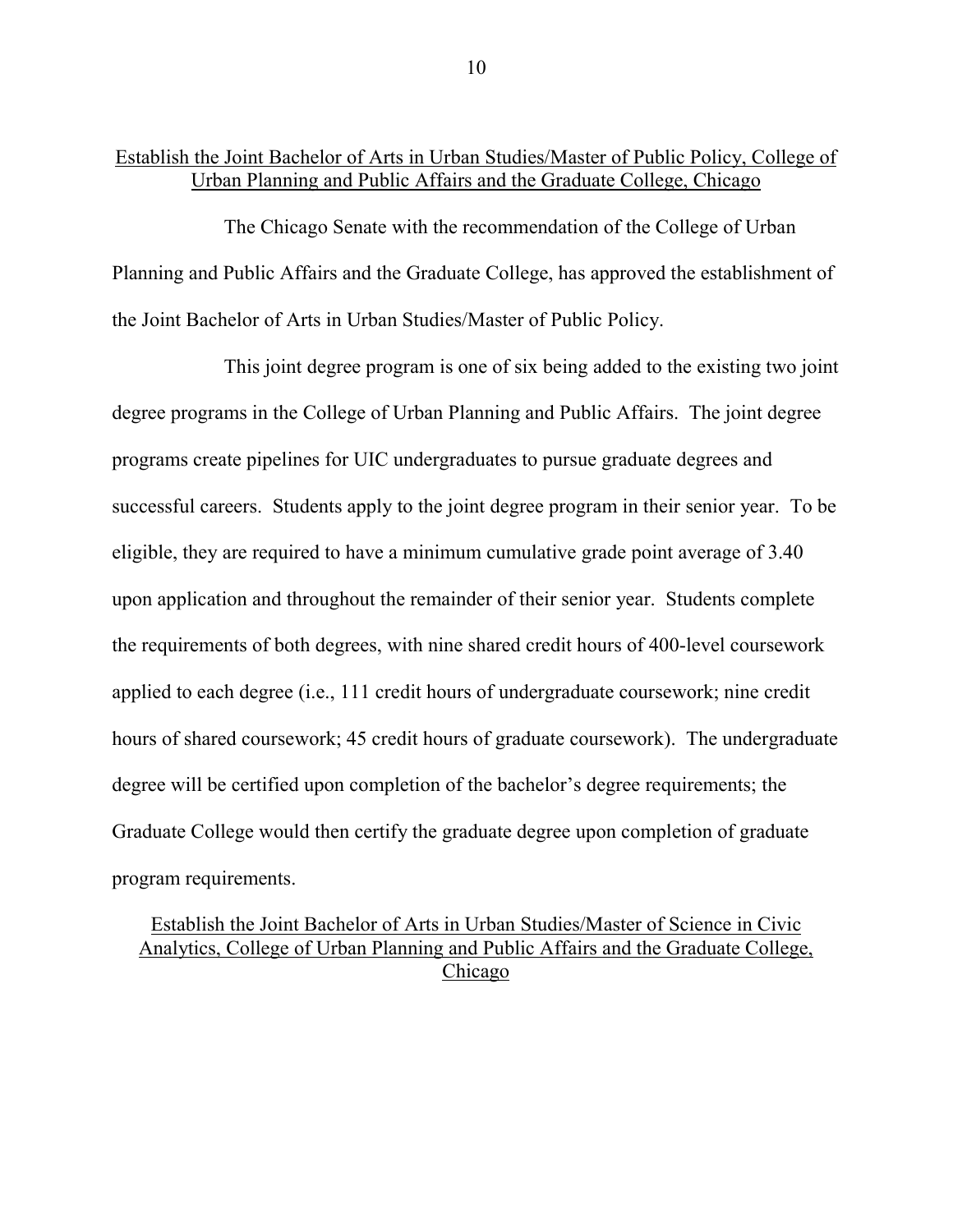The Chicago Senate with the recommendation of the College of Urban Planning and Public Affairs and the Graduate College, has approved the establishment of the Joint Bachelor of Arts in Urban Studies/Master of Science in Civic Analytics.

This joint degree program is one of six being added to the existing two joint degree programs in the College of Urban Planning and Public Affairs. The joint degree programs create pipelines for UIC undergraduates to pursue graduate degrees and successful careers. Students apply to the joint degree program in their senior year. To be eligible, they are required to have a minimum cumulative grade point average of 3.40 upon application and throughout the remainder of their senior year. Students complete the requirements of both degrees, with nine shared credit hours of 400-level coursework applied to each degree (i.e., 111 credit hours of undergraduate coursework; nine credit hours of shared coursework; 46 credit hours of graduate coursework). The undergraduate degree will be certified upon completion of the bachelor's degree requirements; the Graduate College would then certify the graduate degree upon completion of graduate program requirements.

# Establish the Concentration in Consumer and Mobile Health Informatics and Concentration in Leadership in Health Informatics in the Master of Science in Health Informatics, College of Applied Health Sciences and the Graduate College, Chicago

The Chicago Senate with the recommendation of the College of Applied Health Sciences and the Graduate College, has approved the establishment of the Concentration in Consumer and Mobile Health Informatics and the Concentration in Leadership in Health Informatics in the Master of Science in Health Informatics.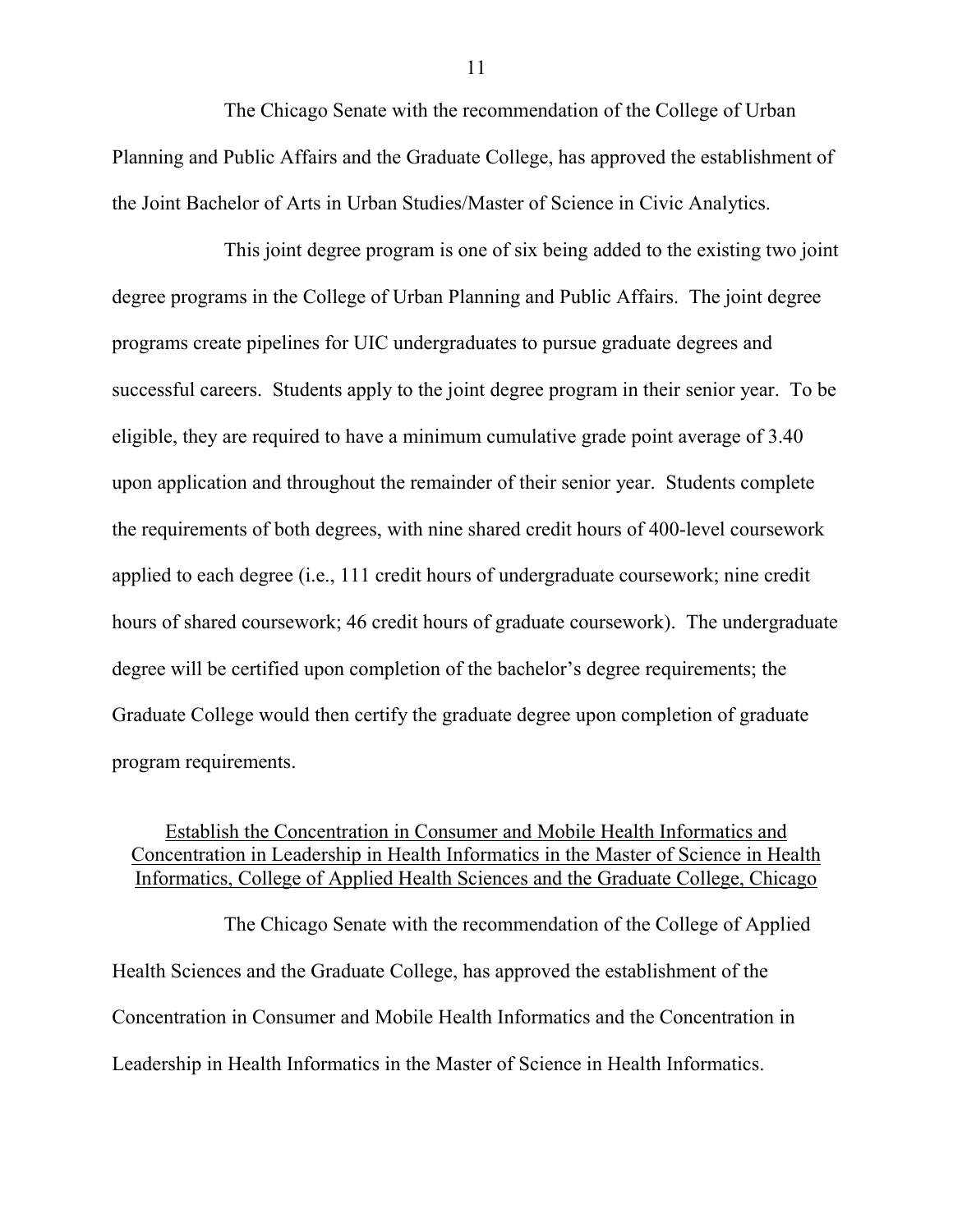The Master of Science in Health Informatics requires a minimum of 38 credit hours of coursework, with 12 to 15 credit hours of electives (depending on the track within the degree), which may be used to complete an optional concentration. The Department of Biomedical and Health Information Sciences proposes to add two concentrations (a Health Data Science concentration already exists). This proposal is in response to a shift in 2018 in the accreditation standards in the field from a content-based model to a competency-based model. The concentrations help to provide focus and align with the goals of the new standards. Each concentration has two required courses and two selectives. The Consumer and Mobile Health Informatics courses will develop competencies relating to consumer health literacy, patient engagement, health technology evaluation, and the use of health and digital technologies, as well as preparation for working within a team of professionals. The Leadership in Health Informatics courses will develop competencies relating to leadership, socio-behavioral theories and human factors, using behaviors and communication to motivate and guide stakeholders, application of data within decision making, and assessment.

# Establish the Concentration in Critical Race and Gender Studies in the Juris Doctor, UIC John Marshall Law School, Chicago

The Chicago Senate with the recommendation of the UIC John Marshall Law School, has approved the establishment of the Concentration in Critical Race and Gender Studies in the Juris Doctor.

This proposal is one of two new concentrations being proposed, adding to the existing five concentrations in the Juris Doctor. The concentration allows students to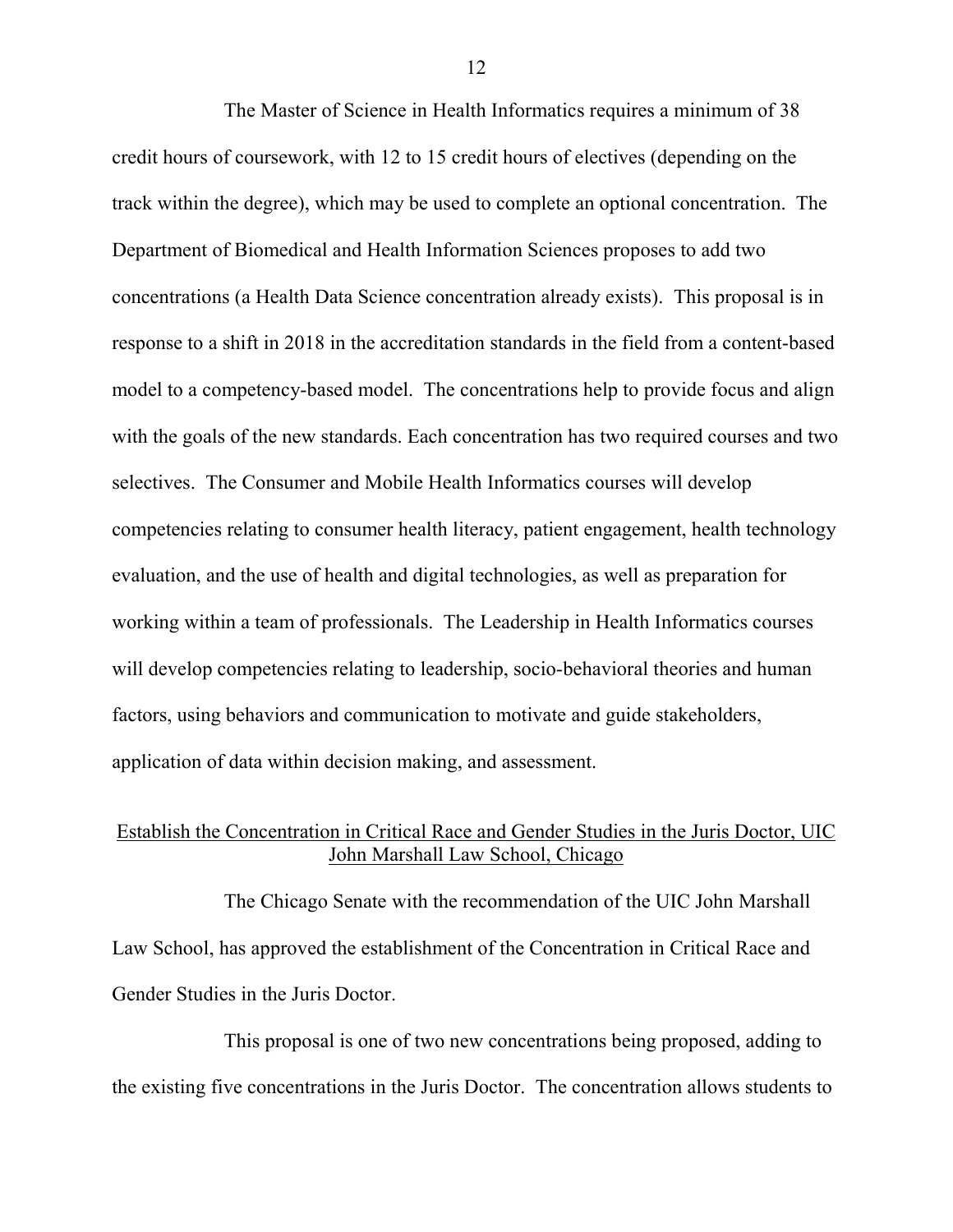focus their study on the intersection of race, class, and gender in the law and related disciplines. The degree requires 90 credit hours, including 40 credit hours of elective coursework. Students will use some of their elective choices to complete at total of 16 hours in the concentration (10 hours of required coursework, plus a minimum of six credit hours selected from a list of concentration electives). There is also an independent research requirement. Students may seek approval to use up to four credit hours from related graduate programs at UIC to apply toward the concentration's elective requirement.

# Establish the Concentration in Health Equity, Law & Policy in the Juris Doctor, UIC John Marshall Law School, Chicago

The Chicago Senate with the recommendation of the UIC John Marshall Law School, has approved the establishment of the Concentration in Health Equity, Law & Policy in the Juris Doctor.

This proposal is one of two new concentrations being proposed, adding to the existing five concentrations in the Juris Doctor. The concentration allows students to focus their study on the intersection of health equity, law, and policy. The degree requires 90 credit hours, including 40 credit hours of elective coursework. Students will use some of their elective choices to complete at least 11 credit hours of required concentration coursework, including a three-credit-hour interdisciplinary selective. In addition, students will select other courses from a list of concentration electives to reach at least 16 total credit hours for the concentration. Students may seek approval to use a different course to satisfy the selective, including courses from outside the law school.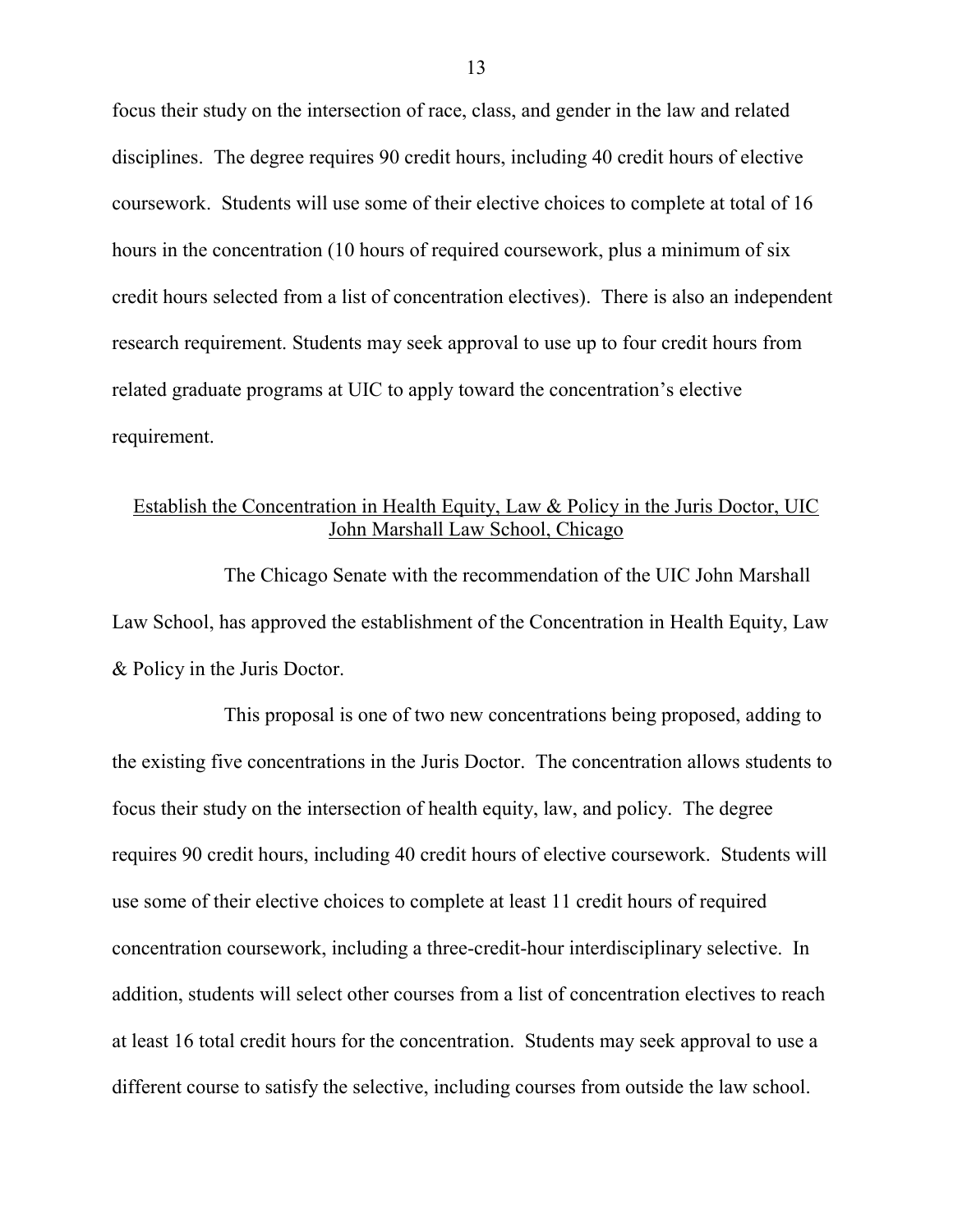The concentration was developed in consultation with the Division of Health Policy and Administration in the School of Public Health, which has approved the inclusion of one of its courses as a selective course in the concentration.

# Rename the Advanced Practice Palliative Care Nursing Certificate, College of Nursing and the Graduate College, Chicago

The Chicago Senate with the recommendation of the College of Nursing and the Graduate College, has approved the renaming of the Advanced Practice Palliative Care Nursing Certificate.

The certificate will be renamed as the Hospice and Palliative Care Certificate, which better reflects the certificate's interprofessional nature and honors a request by the Illinois Board of Nursing to update the program name. Additionally, the admissions requirement that applicants have a "license to practice as a professional nurse in at least one political jurisdiction" will be dropped, allowing not-yet-licensed students in the College of Nursing, UIC graduate students in other disciplines, and working professionals to pursue the certificate. Finally, there will be minor revisions to the learning outcomes, assessment methods, and topics within two courses, reflecting the interprofessional and interdisciplinary aspects of the revised program.

Eliminate the Minor in Geography, College of Liberal Arts and Sciences, Chicago

The Chicago Senate with the recommendation of the College of Liberal Arts and Sciences, has approved the elimination of the Minor in Geography.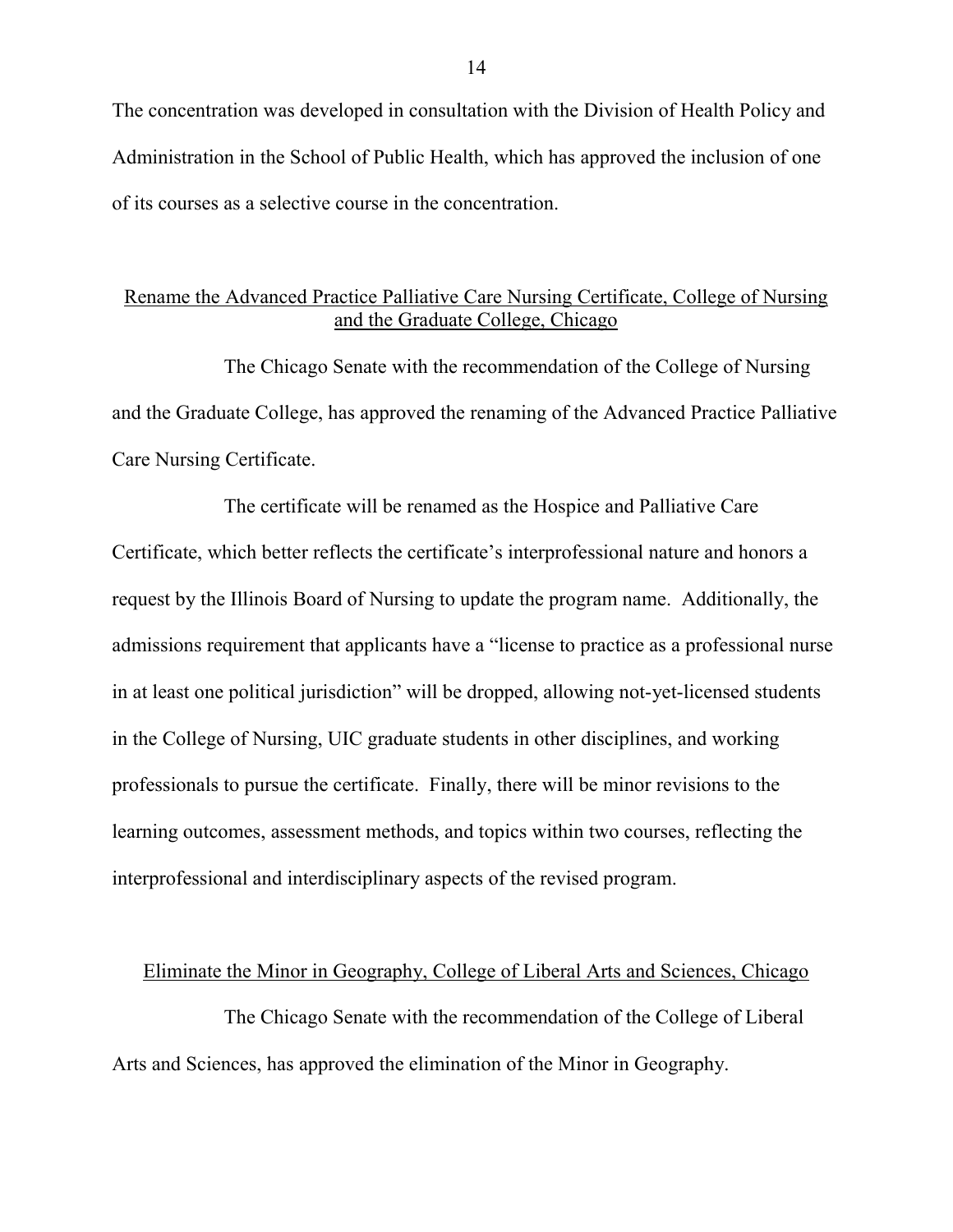The minor has been effectively defunct for a number of years and was last awarded in Fall 2016. Moreover, reflecting a current lack of faculty in this area within the Department of Anthropology, most of the courses that have been offered under the Geography (GEOG) subject code in the past are no longer available to students.

#### Establish the Minor in Business Analytics, College of Business and Management, Springfield

The Springfield Senate with the recommendation of the College of Business and Management has approved the establishment of the minor in Business Analytics.

The proposed minor in Business Analytics will provide students with experience in the use of various statistical methods and technologies in order to make strategic and timely decisions based on various types of data. Housed in the Department of Management Information Systems, the Business Analytics minor is expected to be of interest to students across all majors who are seeking to complement their degree with business analytics skills, as this specialized area of analytics is increasingly vital to public, for-profit, and not-for-profit organizations. The 15-hour minor will be available in face-to-face, blended, and online formats. Both required and elective courses for the minor will be taught by existing faculty. Because UIS has both the facilities and faculty to support this minor, no additional funding is required or requested.

Establish the Concentration in Nursing Home Administration in the Master of Arts in Human Services, College of Education and Human Services, Springfield